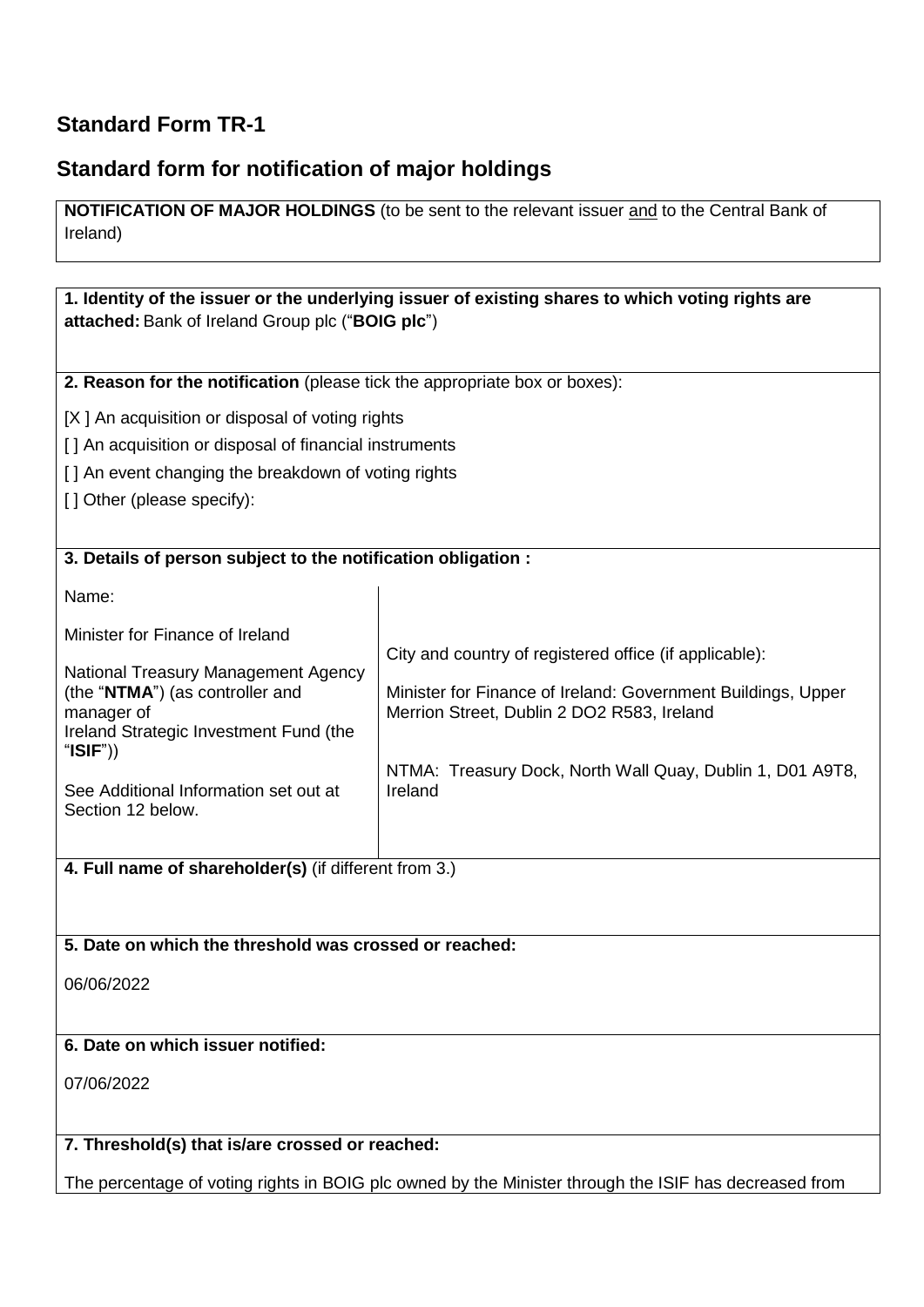3.996% to 2.956%. The percentage of voting rights in BOIG plc owned by the Minister through the ISIF has fallen below 3%.

| 8. Total positions of person(s) subject to the notification obligation:            |                                                            |                                                                                       |                                     |                                               |  |
|------------------------------------------------------------------------------------|------------------------------------------------------------|---------------------------------------------------------------------------------------|-------------------------------------|-----------------------------------------------|--|
|                                                                                    | % of voting rights<br>attached to shares<br>(total of 9.A) | % of voting rights<br>through financial<br>instruments<br>(total of $9.B.1 + 9.B.2$ ) | Total of both in %<br>$(9.A + 9.B)$ | Total number of<br>voting rights of<br>issuer |  |
| Resulting situation<br>on the date on which<br>threshold was<br>crossed or reached | 2.956%                                                     | N/A                                                                                   | 2.956%                              | 1,070,326,651                                 |  |
| Position of previous<br>notification (if<br>applicable)                            | 3.996%                                                     | N/A                                                                                   | 3.996%                              |                                               |  |

| 9. Notified details of the resulting situation on the date on which the threshold was crossed or<br>reached:<br>A: Voting rights attached to shares |                                |                 |                    |                 |
|-----------------------------------------------------------------------------------------------------------------------------------------------------|--------------------------------|-----------------|--------------------|-----------------|
| Class/type of                                                                                                                                       | <b>Number of voting rights</b> |                 | % of voting rights |                 |
| shares<br>ISIN code (if<br>possible)                                                                                                                | <b>Direct</b>                  | <b>Indirect</b> | <b>Direct</b>      | <b>Indirect</b> |
| Ordinary shares<br>of €1.00<br>(ISIN:<br>IE00BD1RP616)                                                                                              | <b>NIL</b>                     | 31,643,508      | <b>NIL</b>         | 2.956%          |
|                                                                                                                                                     |                                |                 |                    |                 |
|                                                                                                                                                     |                                |                 |                    |                 |
| <b>SUBTOTAL A</b>                                                                                                                                   | 31,643,508                     |                 | 2.956%             |                 |

| B 1: Financial Instruments according to Regulation 17(1)(a) of the Regulations |                           |                                       |                                                                                                           |                    |
|--------------------------------------------------------------------------------|---------------------------|---------------------------------------|-----------------------------------------------------------------------------------------------------------|--------------------|
| <b>Type of financial</b><br>instrument                                         | <b>Expiration</b><br>date | Exercise/<br><b>Conversion Period</b> | <b>Number of voting</b><br>rights that may be<br>acquired if the<br>instrument is<br>exercised/converted. | % of voting rights |
| N/A                                                                            | N/A                       | N/A                                   | N/A                                                                                                       | N/A                |
|                                                                                |                           |                                       |                                                                                                           |                    |
|                                                                                |                           |                                       |                                                                                                           |                    |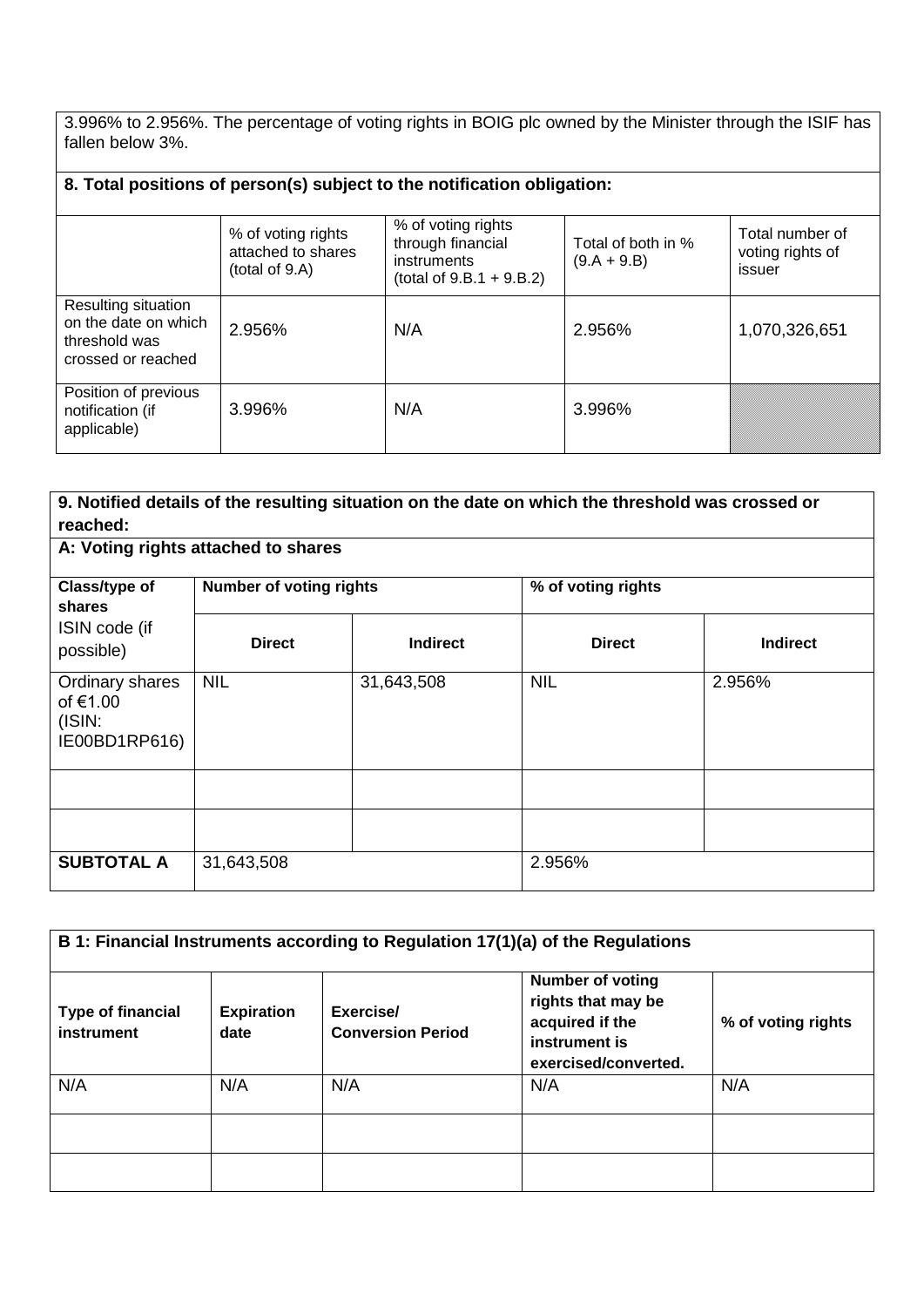| <b>SUBTOTAL B.1</b> | N/A | $\cdot$ 1 / $\prime$<br>N/A |
|---------------------|-----|-----------------------------|
|                     |     |                             |

**B 2: Financial Instruments with similar economic effect according to Regulation 17(1)(b) of the Regulations**

| <b>Type of financial</b><br>instrument | <b>Expiration</b><br>date | Exercise/<br><b>Conversion</b><br><b>Period</b> | <b>Physical or</b><br>cash settlement | Number of<br>voting rights | % of voting rights |
|----------------------------------------|---------------------------|-------------------------------------------------|---------------------------------------|----------------------------|--------------------|
| N/A                                    | N/A                       | N/A                                             | N/A                                   | N/A                        | N/A                |
|                                        |                           |                                                 |                                       |                            |                    |
|                                        |                           |                                                 |                                       |                            |                    |
|                                        |                           |                                                 | <b>SUBTOTAL</b><br>B.2                | N/A                        | N/A                |

**10. Information in relation to the person subject to the notification obligation** (please tick the applicable box)**:**

**[ ] Person subject to the notification obligation is not controlled by any natural person or legal entity and does not control any other undertaking(s) holding directly or indirectly an interest in the (underlying) issuer.**

**[X] Full chain of controlled undertakings through which the voting rights and/or the financial instruments are effectively held starting with the ultimate controlling natural person or legal entity:**

| <b>Name</b>                                                                                                                                                                                                                                                                                                   | % of voting rights if it<br>equals or is higher than<br>the notifiable threshold | % of voting rights<br>through financial<br>instruments if it equals<br>or is higher than the<br>notifiable threshold | Total of both if it equals<br>or is higher than the<br>notifiable threshold |  |
|---------------------------------------------------------------------------------------------------------------------------------------------------------------------------------------------------------------------------------------------------------------------------------------------------------------|----------------------------------------------------------------------------------|----------------------------------------------------------------------------------------------------------------------|-----------------------------------------------------------------------------|--|
| NTMA as controller and<br>manager of ISIF                                                                                                                                                                                                                                                                     | 2.956%                                                                           | <b>NIL</b>                                                                                                           | 2.956%                                                                      |  |
|                                                                                                                                                                                                                                                                                                               |                                                                                  |                                                                                                                      |                                                                             |  |
| In so far as directed investments (as such term is defined in the National Treasury Management Agency<br>(Amendment) Act 2014) are concerned, the NTMA is a "controlled undertaking" of the Minister for Finance<br>for the purposes of the Transparency (Directive 2004/109/EC) Regulations 2007 as amended. |                                                                                  |                                                                                                                      |                                                                             |  |